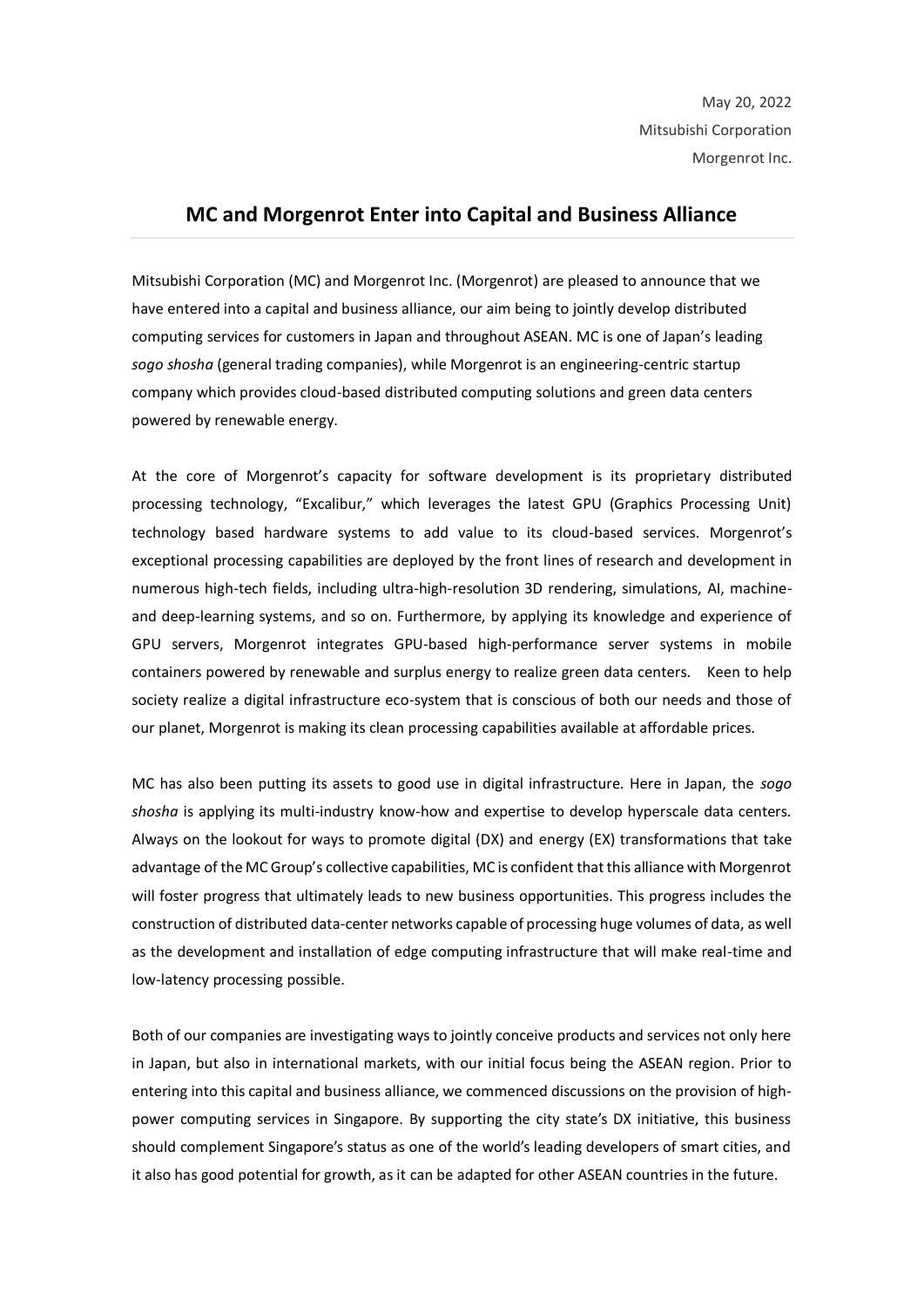■Takuya Kuga Executive Vice President Group CEO, Urban Development Group Mitsubishi Corporation

MC is engaged in high value-added urban development projects that aspire to realize smart cities and independent, distributed communities. To that end, we have been strengthening our digitalinfrastructure operations that take advantage of our company's expertise in the relevant industries, which include IT, real estate and other types of infrastructure. Through this capital and business alliance with Morgenrot, we will strive to develop increasingly sophisticated large-scale distributed data processing capabilities and edge-computing systems, and otherwise enhance our overall digitalinfrastructure operations. I am certain that this alliance will support the creation of digital societies, the demand for which is both robust and growing, and I look forward to it also boosting the added value of MC's urban-development businesses.

■Hirotaka Inoue

Representative Director & CEO Morgenrot Inc.

The rapid development of digital infrastructure is fueling a greater need for high-speed, big-data processing capabilities. Unfortunately, high-spec data centers that rely on GPUs and other highly integrated semiconductor technologies require even more electrical power to operate, not only to power the more advanced equipment, but also to drive the fans and other machinery that is needed to cool it. This is a structural problem inherent to the industry, but Morgenrot is helping to address it by developing data centers that emit less CO2. By employing our own proprietary distributed power technologies together with renewable energies, our data centers offer consumers computing services that are both highly efficient and eco-conscious. I believe that this capital and business alliance with MC will help Morgenrot's solutions reach many more customers, both here in Japan and throughout the world.

| ■ Mitsubishi Corporation |                                                                                                                                                                                                                                                                                                                                   |
|--------------------------|-----------------------------------------------------------------------------------------------------------------------------------------------------------------------------------------------------------------------------------------------------------------------------------------------------------------------------------|
| Headquarters:            | 2-3-1 Marunouchi, Chiyoda-ku, Tokyo                                                                                                                                                                                                                                                                                               |
| President:               | Katsuya Nakanishi                                                                                                                                                                                                                                                                                                                 |
| <b>Main Operations:</b>  | MC engages in a wide range of businesses spanning multiple industries<br>and overseen by its 10 Business Groups: Natural Gas, Industrial<br>Materials, Petroleum & Chemicals, Mineral Resources, Industrial<br>Infrastructure, Automotive & Mobility, Food Industry, Consumer<br>Industry, Power Solution, and Urban Development. |
| Morgenrot Inc.           |                                                                                                                                                                                                                                                                                                                                   |
| Headquarters:            | LIFORK AKIHABARA II R4A, 3-13-2 Sotokanda, Chiyoda-ku, Tokyo, 101-                                                                                                                                                                                                                                                                |
|                          | 0021, Japan                                                                                                                                                                                                                                                                                                                       |
| Representative:          | Representative Director & CEO Hirotaka Inoue                                                                                                                                                                                                                                                                                      |
| Main Operations:         | Development, licensing and provision of distributed computing                                                                                                                                                                                                                                                                     |
|                          | software; procurement and administration of high-performance                                                                                                                                                                                                                                                                      |